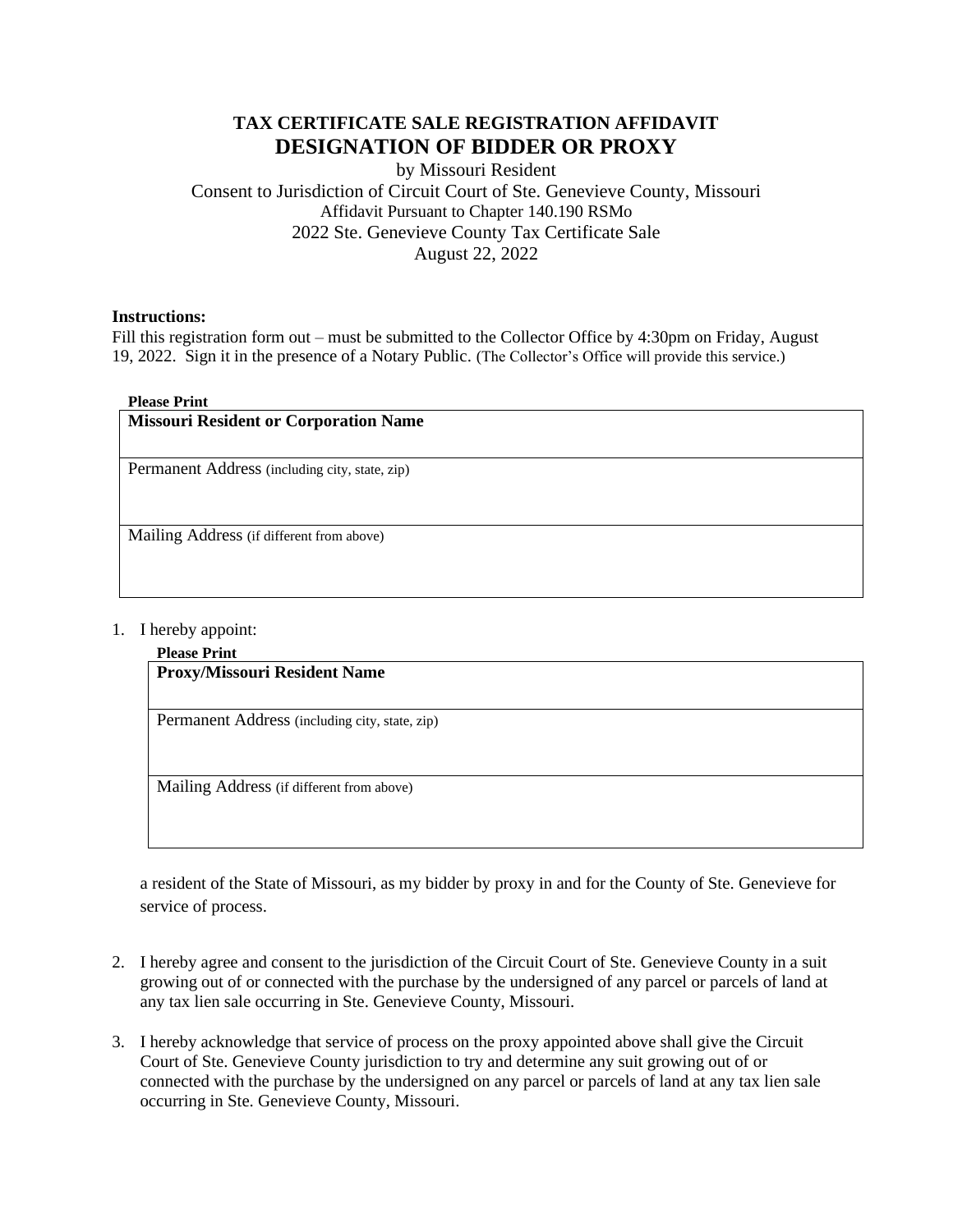- 4. Attached hereto as Exhibit A is an affidavit of Proxy Appointment Acceptance, whereby my proxy consents to the jurisdiction of the Circuit Court of Ste. Genevieve County, Missouri.
- 5. To the best of my knowledge, my Proxy is currently not delinquent on any tax payments on any property, whether real or personal, including but not limited to properties on which title is held individually or jointly.
- 6. I understand that the Collector's Office follows Chapter 140 of the Revised Statutes of Missouri and I am responsible for understanding the contents of these statutes. The Collector's Office is not responsible for interpreting the Missouri State statutes for me.
- 7. To the best of my knowledge, my Proxy is bidding on my own behalf, so I may personally own, possess, and profit from the properties I seek to purchase. Neither I nor my Proxy is acting on behalf of any person or entity that is delinquent on any tax payments on any property, whether real or personal, nor am I or my Proxy acting on behalf of any person that has been disqualified from participation in the Ste. Genevieve County tax sale for any reason.
- 8. I understand that by signing below, I am swearing the information given to be true. A false affidavit will invalidate any purchase made by me.

Further affiant sayeth naught.

| Signature of affiant | Date |
|----------------------|------|
|----------------------|------|

In witness hereof the undersigned has executed this Affidavit and had affixed his/her hand this

 $\frac{day \text{ of }$ 

\_\_\_\_\_\_\_\_\_\_\_\_\_\_\_\_\_\_\_\_\_\_\_\_\_\_\_\_\_\_\_\_\_\_\_\_\_\_\_\_\_\_\_\_\_\_\_\_\_\_\_

Subscribed and sworn to before me this \_\_\_\_\_\_\_\_\_ day of \_\_\_\_\_\_\_\_\_\_, 20\_\_\_\_\_.

\_\_\_\_\_\_\_\_\_\_\_\_\_\_\_\_\_\_\_\_\_\_\_\_\_\_\_ \_\_\_\_\_\_\_\_\_\_\_\_\_\_\_\_\_\_\_\_\_\_\_\_\_\_\_\_\_\_\_

My Commission Expires Notary Public